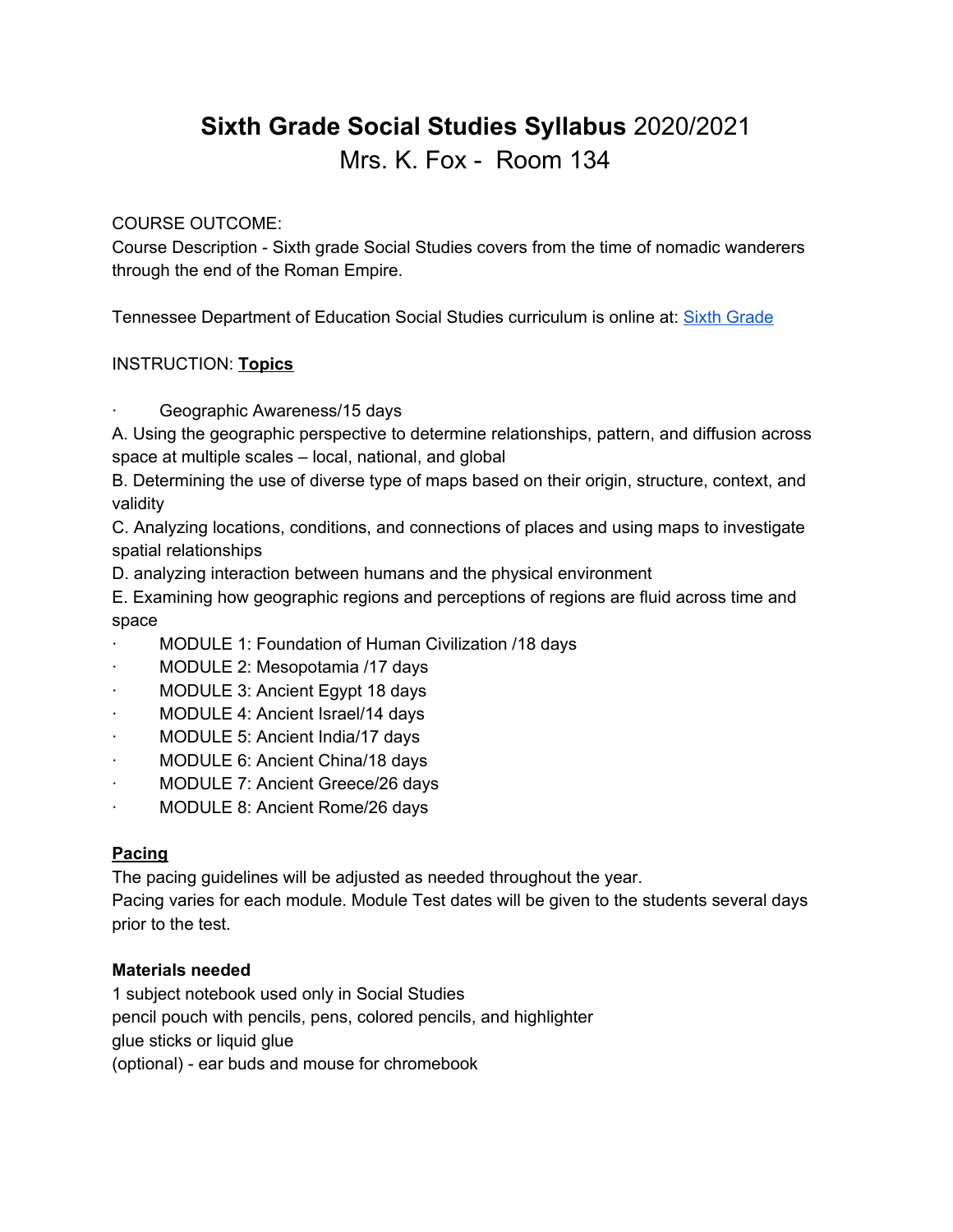#### **Resources**

Pearson My World History textbook and supplemental materials

#### **Video List**-

All or parts of the listed videos may be shown in social studies as part of the study units. There will also be Discovery Ed, You Tube, and Brain Pop videos that are approved by the county and have been preview by the teacher.

- History of the World: Turks, Africa, South America, and Europe
- Alexander the Great: Ruler of the World
- Great Geography
- History of Roman Civilization (3 parts)
- Early Civilizations
- The Chronicles of Young Indiana Jones Egypt and the accompanying documentaries
- Egypt and Mesopotamia
- History Alive for Students: Living in the Roman Empire
- History Alive for Students: Living in Ancient Greece
- Egypt: Gift of the Nile
- Ancient Civilizations for Children: Ancient Mesopotamia
- Ancient Civilizations: The Land of the Pharaohs
- Ancient Civilizations: Athens and Ancient Greece
- Ancient Civilizations: Rome and Pompeii
- Understanding the World's Religions: Hinduism
- Understanding the World's Religions: Buddhism
- Understanding the World's Religions: Judaism
- Understanding the World's Religions: Christianity
- What is an Archaeologist?
- Artifacts

# **ASSESSMENT:**

#### Student Expectations

Students are expected to achieve proficiency or better on each Standard tested.

| Proficiency Levels:              |              | <b>Grading Scale:</b> |
|----------------------------------|--------------|-----------------------|
| Exceeding Expectations 93 - 100  | A            | $93 - 100$            |
| Meeting Expectations 85 - 92     | В            | $92 - 85$             |
| Approaching Expectations 75 - 84 |              | 84 - 75               |
| Attempting Expectations 70 - 74  | $\mathbf{D}$ | 74 - 70               |
| Insufficient Evidence $0 - 69$   | E.           | 69 – 0                |

**Makeup/Late Work and Homework**: Should be completed within 3 days of returning to school after an absence. Late work will be accepted but students should complete it in a timely fashion. A zero indicates the student did not turn in assignments, quizzes, project, or homework.

## **Assignments, Projects, Field Trips**

- Students will be given information such a due dates and detailed instructions as assignments are given.
- $\bullet$  6<sup>th</sup> Grade Newsletters sent through e-mails is one way in which I am able to communicate with the student and parent. Please check your e-mails on a regular basis.